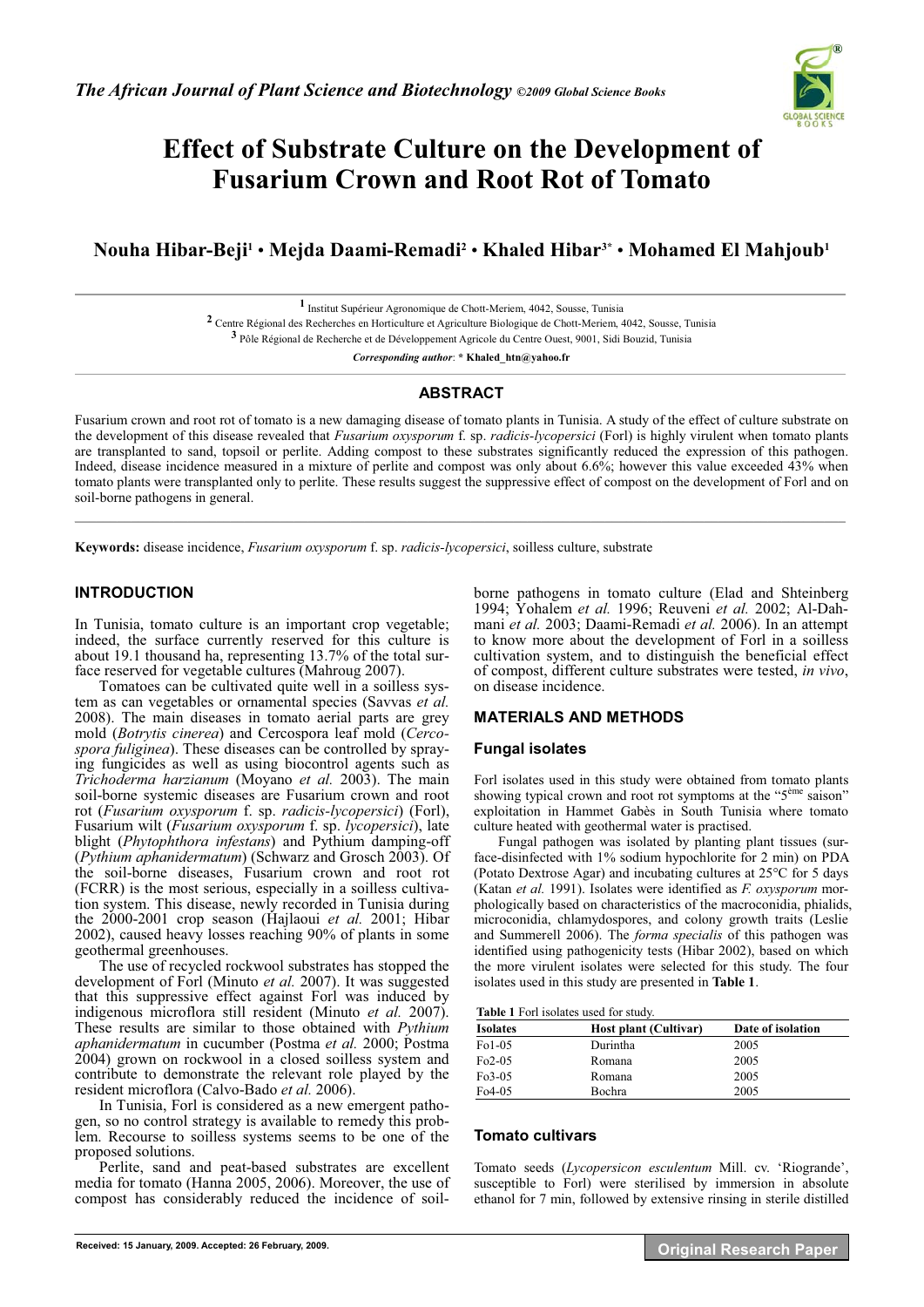water (Benhamou *et al.* 1997). Seeds were sown in alveolus plates filled with previously sterilised peat. Seedlings were grown in a growth chamber at 24 to 26°C with a 12-h photoperiod, provided by incandescent lamps (delivering  $\approx$  3  $\mu$ mol.m<sup>-2</sup>.s<sup>-1</sup>), and 70% humidity. They were watered daily and fertilized twice a week with a standard nutrient solution according to Pharand *et al.* (2002).

Experiments were performed with 5-week-old tomato plants carrying five or six fully expanded leaves (Benhamou and Bélanger 1998).

### **Substrate culture**

In this study, six culture substrates were tested: peat, perlite, sand, topsoil, a mixture of compost and perlite (50: 50) and a mixture of compost and sand (50: 50).

Peat and perlite were sterilized by autoclaving at 120°C and at 1 bar for 1½ h. Topsoil was drawn from a plot were Forl had never been detected. Sand was provided from a sandpit. Compost was prepared in the Technical Centre of Organic Agriculture of Tunisia from basic material (Znaidi 2002), mentioned in **Table 2**.

**Table 2** Proportions in basic materials for the preparation of the used compost.

| <b>Basic materials</b>                                    | Percentage of basic |  |  |  |  |
|-----------------------------------------------------------|---------------------|--|--|--|--|
|                                                           | materials           |  |  |  |  |
| Dairy cow ( <i>Bos taurus</i> , Holstein-Friesian) manure | 50%                 |  |  |  |  |
| Barbarine sheep (Ovis aries) manure                       | 20%                 |  |  |  |  |
| Chicken ( <i>Gallus Gallus</i> ) droppings                | 20%                 |  |  |  |  |
| Crushed wheat <i>(Triticum aestivum)</i> straw            | 10%                 |  |  |  |  |

#### **Effect of culture substrate on disease incidence**

The effect of the six culture substrates on FCRR disease incidence was evaluated in a growth chamber. Experiments were performed with 5-week-old tomato plants carrying five or six fully expanded leaves (Benhamou and Bélanger 1998). Plants were carefully removed from alveolus plates and transplanted into pots (500 cm<sup>3</sup> volume) filled with one of the substrates.

After the pathogen was cultured in the potato sucrose (PS) medium at 28°C (Yamamoto *et al.* 1990), a spore suspension was obtained. The cultured liquid medium was filtered, and the concentration (10<sup>7</sup> spores/ml) was determined using a Malassez Blade (2\*2.5 mm, 0.2 mm depth, quality standard, ref. MAS). After one week, plants with 6-7 leaves were inoculated with 10 ml of the spore suspension of the pathogen applied as a drench. The control plants were similarly treated with sterile distilled water.

Disease severity was recorded on a 0 to 3 visual scale, in which  $0 =$  no symptoms;  $1 =$  light yellowing of leaves, light or moderate rot on taproot and secondary roots and crown rot:  $2 =$ moderate or severe yellowing of leaves with or without wilting, stunting, severe rot on taproot and secondary roots, crown rot with or without hypocotyls rot, and vascular discoloration in the stem; and 3 = dead seedlings (Vakalounakis and Fragkiadakis 1999).

Disease incidence percentage was determined using the following formula (Song *et al.* 2004):

$$
\text{Disease incidence } (\%) = \left(\frac{\sum \text{scale} \times \text{number of infected plants}}{\text{highest scale} \times \text{total number of plants}}\right) \times 100
$$

In this assay we evaluated the effect of culture substrate on plant growth by measuring the weight of the fresh and dry part of shoots and roots.

Ten plants per elementary treatment were used and variance analysis of the treatment effect on measured data was performed by using the general linear model procedure of SPSS (SPSS 10.0). Experiments were analyzed using standard analysis of variance (ANOVA) with factorial treatment structure and interactions. When F values were significant at p>0.05, differences among the treatments were determined by the SNK (Student Newman Keul's) test.

## **RESULTS AND DISCUSSION**

#### **Effect of culture substrate on the disease incidence of Forl**

The evaluation of disease incidence under growth chamber conditions showed that culture substrate has a significant effect on the development of FCRR of tomato. Important disease incidence (i.e. when disease incidence exceeded 50%) occurred when tomato plants were transplanted on sand, topsoil, perlite or peat. However, the lowest disease incidence (6.6%) was obtained when tomato culture were transplanted on the mixture of perlite and compost (**Fig. 1**).

By observing the aggressiveness of Forl when tomato plants were transplanted only on perlite (43.3%), we concluded that compost has a suppressive effect on the development of Forl. This beneficial effect of compost was also clear when tomato plants were transplanted on sand. Indeed, disease incidence was reduced from 53.3%, when tomato plants were transplanted only on sand, to 30% when compost was added to sand.

The effect of culture substrate on the development of Forl was studied by Yu and Komada (1998). These authors demonstrated that disease incidence of FCRR of tomato was more important on tomato plants transplanted on rockwool than on those transplanted on bark fiber of hinoki (*Chamaecyparis obtusa*). These same authors demonstrate that these two culture substrates had no effect on leaf number and plant height.

Culture substrate has not only an effect on disease incidence but also on the virulence of pathogens. Indeed, a *Fusarium avenaceum* inoculum produced on puffed wheat was twice as virulent as that produced on marsh reed grass straw amended with malt extract (Winder 1999).

In this study, we noted that addition of compost significantly reduced the disease incidence of Forl. The beneficial effect of compost has been noted by many researchers. Szczech (1999) demonstrated that addition of vermicompost, produced from cattle manure, to different culture substrates (sphagnum peat, pine sawdust and brown coal) has reduced the incidence of Fusarium wilt of tomato cv. 'Remiz F1'. The same author reported that disease incidence values, measured on tomato plants transplanted on the substrate composed of 30% vermicompost and 70% peat, was more important than hose obtained when tomato plants were transplanted on 100% vermicompost.

Similarly, Pharand *et al.* (2002) demonstrated that transplanting tomato plants cv. 'Bonny Best' inoculated with Forl in a mixture of sphagnum peat moss with composted pulp and paper mill residues  $(3:1 \text{ v/v})$  has significantly reduced disease incidence compared to plants transplanted only on peat.



**Fig. 1 Disease incidence of Fusarium crown and root rot of tomato (cv. 'Riogrande') measured in the different culture substrates, 60 days after inoculation with Forl.** P+C: perlite + compost; S+C: sand+ compost. Values represent the average of 10 plants per elementary treatment. Within columns, means followed by the same letters are not significantly different ( $P=0.05$ ) according to S.N.K. test.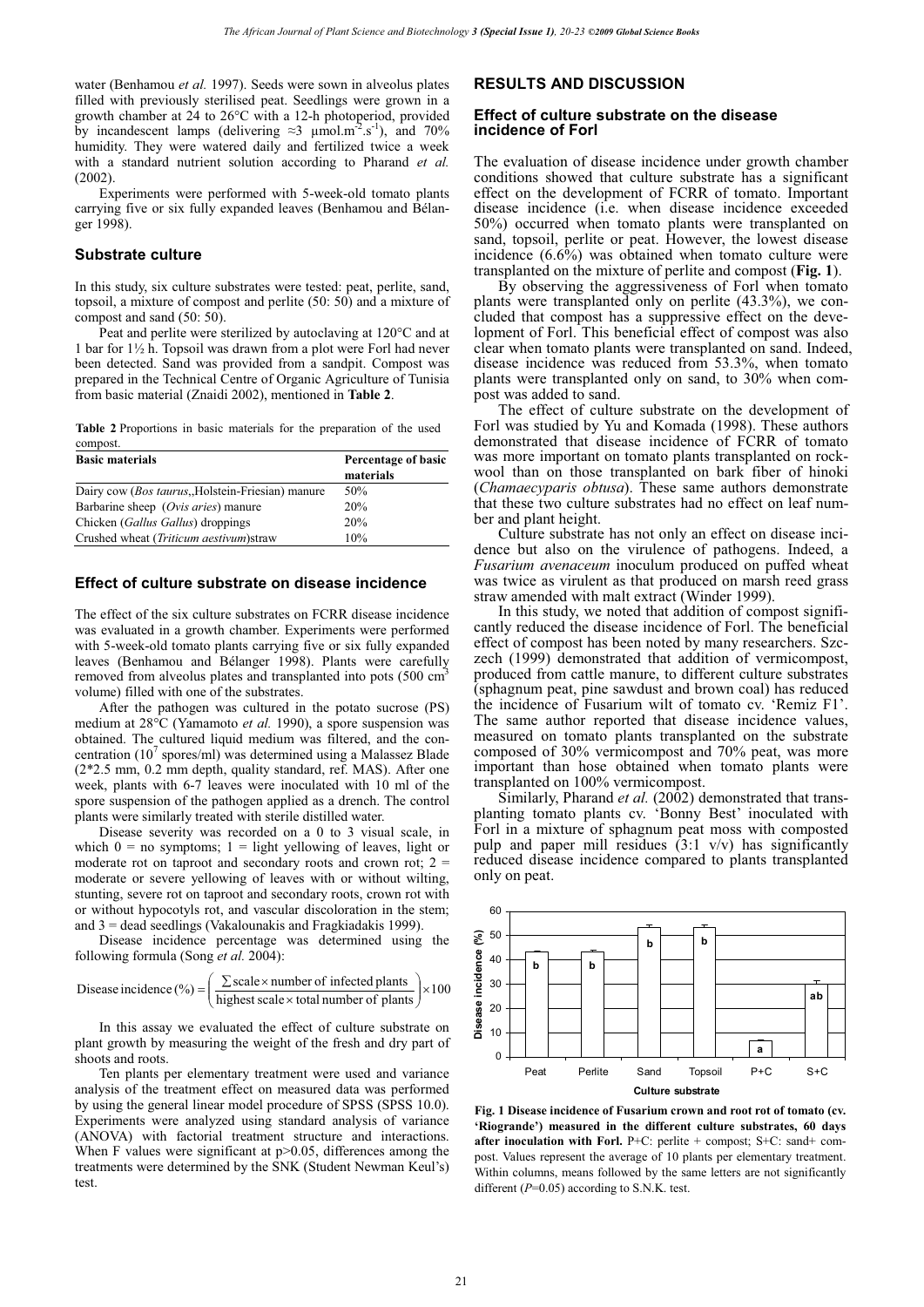

**Fig. 2 Plant growth (cm) of tomato plants (cv. 'Riogrande') measured in the different culture substrates, 60 days after inoculation with Forl**. P+C: perlite + compost; S+C: sand+ compost. Values represent the average of 10 plants per elementary treatment. Within columns, means followed by the same letters are not significantly different  $(P=0.05)$ according to S.N.K. test.

#### **Effect of culture substrate on the plant growth**

Tomato plants transplanted onto a mixture of perlite and compost were tallest (41 cm), i.e. greatest growth compared to those transplanted only on perlite, which were shorter (18.6 cm) (**Fig. 2**). In this assay, shortest plants occurred when tomato plants were transplanted onto sand or topsoil (5 and 10 cm, respectively). We also noted that peat provided sufficient plant growth with an average of 35 cm.

As shown in **Fig. 3** the beneficial effect of compost on plant height was obviously clear.

#### **Effect of culture substrate on the fresh and dry weight of the shoot part**

The highest fresh shoot weight (25 g) was observed on plants transplanted into a mixture of perlite and compost, significantly more than those obtained with other substrates (**Table 3**).

Similarly with dry weight, the best results were obtained with plants transplanted onto a mixture of perlite and compost or onto peat.

#### **Effect of culture substrate on the fresh and dry weight of the root part**

Tomato plants transplanted onto a mixture of perlite and compost showed the best root development with an average

|  |  |  |  | <b>Table 3</b> The fresh and the dry weight (g) of the shoot part of tomato |  |  |  |  |
|--|--|--|--|-----------------------------------------------------------------------------|--|--|--|--|
|  |  |  |  | plants transplanted into different substrates.                              |  |  |  |  |

| <b>Culture substrate</b> | Fresh weight of the | Dry weight of the |  |  |  |
|--------------------------|---------------------|-------------------|--|--|--|
|                          | shoot part          | shoot part        |  |  |  |
| Peat                     | 24.98 c             | 3.12c             |  |  |  |
| Perlite                  | 8.52 ab             | $0.61$ ab         |  |  |  |
| Perlite+compost          | 24.14c              | 2.98c             |  |  |  |
| Sand                     | 4.23a               | 0.11a             |  |  |  |
| Sand+compost             | 10.06 <sub>b</sub>  | 0.70 <sub>b</sub> |  |  |  |
| Topsoil                  | 5.86 ab             | 0.19a             |  |  |  |

lues represent the average of 10 plants per treatment. Within columns, means followed by the same letters are not significantly different (P=0.05) according to SNK test

|  |  |  | <b>Table 4</b> The fresh and the dry weight $(g)$ of the root part of tomato plants |  |  |  |  |
|--|--|--|-------------------------------------------------------------------------------------|--|--|--|--|
|  |  |  | transplanted into different substrates.                                             |  |  |  |  |

| <b>Culture substrate</b> | Fresh weight of the | Dry weight of the root |  |  |  |  |
|--------------------------|---------------------|------------------------|--|--|--|--|
|                          | root part           | part                   |  |  |  |  |
| Peat                     | 3.52 <sub>b</sub>   | 0.57 <sub>b</sub>      |  |  |  |  |
| Perlite                  | $2.33$ ab           | 0.14a                  |  |  |  |  |
| Perlite+compost          | 13.24c              | 2.45c                  |  |  |  |  |
| Sand                     | $1.02$ ab           | 0.05a                  |  |  |  |  |
| Sand+compost             | 3.3 <sub>b</sub>    | 0.65 <sub>b</sub>      |  |  |  |  |
| Topsoil                  | 0.84a               | 0.04a                  |  |  |  |  |

Values represent the average of 10 plants per treatment. Within columns, means followed by the same letters are not significantly different (P=0.05) according to S.N.K. test

weight exceeding 13 g. With the other substrates, the fresh weight of the root part never exceeded 4 g (**Table 4**). Considering dry weight of roots, best values were found on a mixture of perlite and compost, significantly higher than all other substrates.

In this study the lowest values of plant growth was obtained when tomato plants were transplanted on sand, unlike the findings of Haddad (2007) who found, in a study done in the South of Tunisia, that tomato plants cv. 'Amel' transplanted onto sand produced more fruits than those transplanted onto perlite or gravel.

This contradiction may be explained by the fact that in the South of Tunisia a traditional method based on a suitable draining system is used.

We also note in this study that addition of compost to the culture substrate significantly improved plant growth and the fresh and the dry weights of the shoot and root parts. Similar results demonstrated the beneficial effect of com-



**Fig. 3 Plant growth of tomato plants (cv. 'Riogrande') in the different culture substrates, 60 days after inoculation with Forl.**